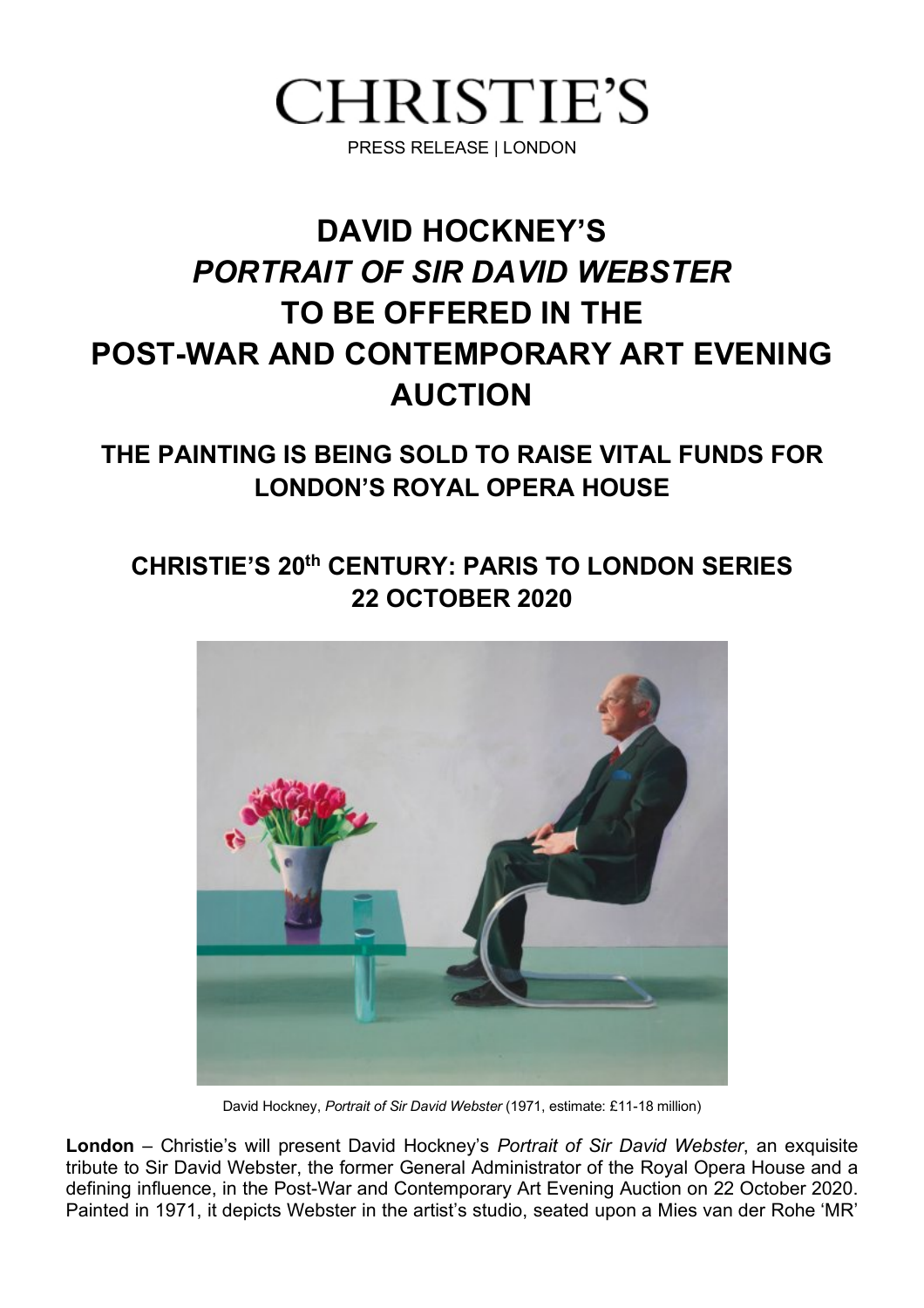chair before a glass table. The painting is being offered by the Royal Opera House with an estimate of £11-18 million. Proceeds from the sale will contribute towards vital funding required by the world-renowned arts venue to alleviate the financial impact of coronavirus, the most serious crisis the organisation has had to face. This will allow the Royal Opera House not just to survive but to thrive in its future programming.

Rendered on a grand scale, the work unites Hockney's flair for human observation with his lifelong passion for opera. From 1975 until 1992, David Hockney would design sets for venues including Glyndebourne, the Metropolitan Opera in New York and the Royal Opera House itself. Inviting stylistic comparison with Hockney's landmark double portraits produced between 1968 and 1975, *Portrait of Sir David Webster* demonstrates the meticulous exploration of space, perspective, lighting and compositional drama that would eventually come to inform his theatrical endeavours.

## **Alex Beard, Chief Executive of the Royal Opera House, said:**

"As we face the biggest crisis in our history, the sale of David Hockney's wonderful portrait of Sir David Webster is a vital part of our strategy for recovery, and the proceeds will be used to ensure *that the world's greatest artists can once more return to our stages. To sustain our community of artists through this period, and to ensure we can continue to delight audiences for decades to come with extraordinary ballet, dance, music and opera, we have a four-pronged plan for recovery: a programme of restructuring and staffing cuts, reducing our costs wherever possible; a fundraising campaign from our audiences and supporters to sustain our community of artists, craftspeople and backstage staff; support from Government; and realising such value as we can from our assets".*

**Katharine Arnold, Co-Head, Post-War and Contemporary Art Europe:** "*David Hockney's*  Portrait of Sir David Webster *is an extraordinary painting that perfectly captures the artist's mastery of paint and flair for colour. Rendered in brilliant shades, Hockney has animated the visionary figure of Sir David Webster; a man who was instrumental in the expansion of the Royal Opera House into the institution we know and love at the heart of London. Painted at the height of Hockney's naturalistic phase, so profoundly demonstrated in his double portraits of this time, we see the artist's expert handling of light and shade: the way that cloth drapes around the body, how light passes through glass, reflects off curved stainless steel. With Hockney's light hearted*  wit, he devotes half of the canvas to a blushing vase of tulips, the artist's favourite flower. The *staging of this painting feels almost theatrical, which is of course a fitting tribute. A renowned opera enthusiast, Hockney went on to design ground-breaking stage sets for major operas from 1975-1992 including the Royal Opera House. As a long-established British institution, Christie's is proud to be offering this major painting to support the future of the Royal Opera House, which is a great national treasure.* Portrait of Sir David Webster *will be a key anchor of our 20th Century Paris to London sale season, which celebrates the cultural landscape of these dynamic cities.*"

*Portrait of Sir David Webster* notably features the same glass table and vase of tulips as the 1969 painting *Henry Geldzahler and Christopher Scott*. The tulips rendered in vibrant colour sit atop a translucent glass table top: a phenomenon that recalls the extraordinary illusionism of Hockney's treatment of water in his swimming pool paintings. Webster himself is seen seated in a Mies van der Rohe, Marcel Breuer chair just as Ossie Clark is featured in *Mr and Mrs Clark and Percy*  (Tate, London), completed the same year. Though Webster sits alone, the painting captures the sense of hyper-real interaction that lay at the heart of the double portraits: the tulips are startlingly anthropomorphic, as vivid, alive and conversational as another person in the room.

### **PRESS CONTACTS**

Christie's: Sara Macdonald | +44 (0)20 7752 3136 | saramacdonald@christies.com